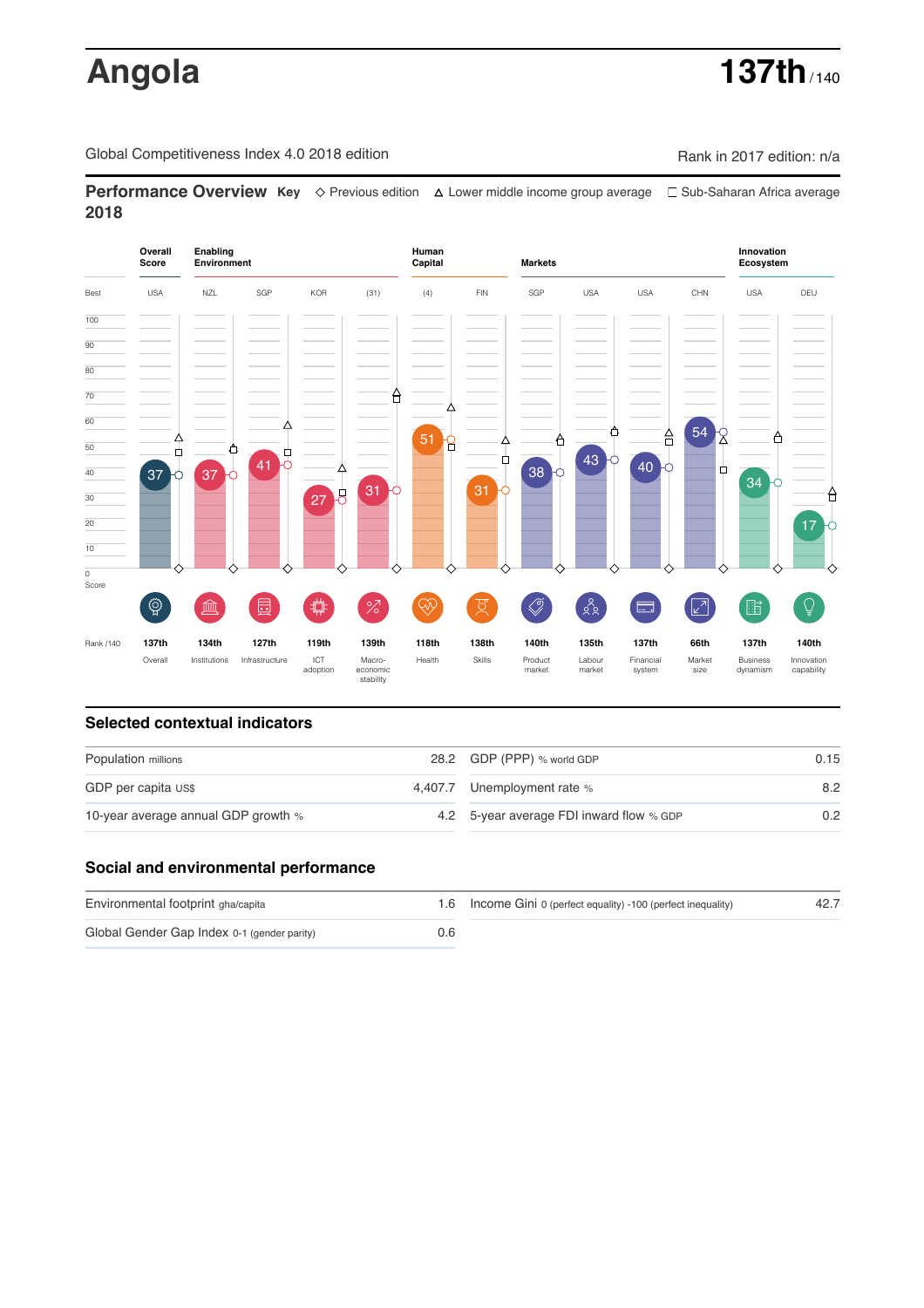# **Angola 137th**/140

| <b>Index Component</b>                                                   | Value          | Score *         | Rank/140 | <b>Best Performer</b>       |
|--------------------------------------------------------------------------|----------------|-----------------|----------|-----------------------------|
| 無<br>Pillar 1: Institutions 0-100 (best)                                 |                | 37.2            | 134      | <b>New Zealand</b>          |
| 1.01 Organized crime 1-7 (best)                                          | 4.4            | 57.0            | 94       | Finland                     |
| 1.02 Homicide rate /100,000 pop.                                         | 4.8            | $85.3 =$        | 88       | Multiple (9)                |
| 1.03 Terrorism incidence 0 (very high) -100 (no incidence)               | 95.3           | 95.3 $\sqrt{ }$ | 115      | Multiple (24)               |
| 1.04 Reliability of police services 1-7 (best)                           | 3.0            | 33.6            | 124      | Finland                     |
| 1.05 Social capital 0-100 (high)                                         | 41.1           | 41.1 $\uparrow$ | 124      | Australia                   |
| 1.06 Budget transparency 0-100 (best)                                    | 46.2           | $46.2 =$        | 90       | Multiple (2)                |
| 1.07 Judicial independence 1-7 (best)                                    | 1.9            | 14.4            | 137      | Finland                     |
| 1.08 Efficiency of legal framework in challenging regulations 1-7 (best) | 1.8            | 13.4            | 138      | Finland                     |
| 1.09 Freedom of the press 0-100 (worst)                                  | 38.4           | 61.7 $\uparrow$ | 97       | Norway                      |
| 1.10 Burden of government regulation 1-7 (best)                          | 2.4            | 24.0            | 130      | Singapore                   |
| 1.11 Efficiency of legal framework in settling disputes 1-7 (best)       | 2.2            | 19.9            | 132      | Singapore                   |
| 1.12 E-Participation Index 0-1 (best)                                    | 0.43           | 43.3 $\sqrt{ }$ | 109      | Multiple (3)                |
| 1.13 Future orientation of government 1-7 (best)                         | 2.5            | 24.6            | 130      | Singapore                   |
| 1.14 Incidence of corruption 0-100 (best)                                | 19.0           | 19.0 $\uparrow$ | 138      | New Zealand                 |
| 1.15 Property rights 1-7 (best)                                          | 3.0            | 33.0            | 134      | Finland                     |
| 1.16 Intellectual property protection 1-7 (best)                         | 2.6            | 26.6            | 136      | Finland                     |
| 1.17 Quality of land administration 0-30 (best)                          | 7.0            | $23.3 =$        | 122      | Singapore                   |
| 1.18 Strength of auditing and reporting standards 1-7 (best)             | 2.2            | 19.7            | 140      | Finland                     |
| 1.19 Conflict of interest regulation 0-10 (best)                         | 5.3            | $53.0 =$        | 84       | Multiple (2)                |
| 1.20 Shareholder governance 0-10 (best)                                  | 5.7            | $57.0 =$        | 69       | Kazakhstan                  |
| 囩<br>Pillar 2: Infrastructure 0-100 (best)                               | $\overline{a}$ | 40.7            | 127      | Singapore                   |
| 2.01 Road connectivity index 0-100 (best)                                | 56.2           | $56.2 =$        | 83       | <b>United States</b>        |
| 2.02 Quality of roads 1-7 (best)                                         | 2.1            | 17.9            | 138      | Singapore                   |
| 2.03 Railroad density km of roads/square km                              | n/a            | n/a             | n/a      | Multiple (20)               |
| 2.04 Efficiency of train services 1-7 (best)                             | 2.0            | 17.1            | 117      | Switzerland                 |
| 2.05 Airport connectivity score                                          | 5,973.8        | 26.9 ↓          | 112      | Multiple (8)                |
| 2.06 Efficiency of air transport services 1-7 (best)                     | 3.3            | 37.5            | 124      | Singapore                   |
| 2.07 Liner Shipping Connectivity Index 0-157.1 (best)                    | 24.6           | 24.6 $\sqrt{ }$ | 62       | Multiple (4)                |
| 2.08 Efficiency of seaport services 1-7 (best)                           | 2.6            | 26.7            | 121      | Singapore                   |
| 2.09 Electrification rate % pop.                                         | 34.7           | 34.7 $\uparrow$ | 122      | Multiple (66)               |
| 2.10 Electric power transmission and distribution losses % output        | 11.3           | $92.4 =$        | 73       | Multiple (9)                |
| 2.11 Exposure to unsafe drinking water % pop.                            | 43.5           | 57.6 ↑          | 133      | Multiple (23)               |
| 2.12 Reliability of water supply 1-7 (best)                              | 1.9            | 14.5            | 138      | Switzerland                 |
| ₩<br>Pillar 3: ICT adoption 0-100 (best)                                 |                | 27.4            | 119      | Korea, Rep.                 |
| 3.01 Mobile-cellular telephone subscriptions /100 pop.                   | 44.7           | 37.3 $\sqrt{ }$ | 136      | Multiple (68)               |
| 3.02 Mobile-broadband subscriptions /100 pop.                            | 14.6           | n/a             | 131      | <b>United Arab Emirates</b> |
| 3.03 Fixed-broadband Internet subscriptions /100 pop.                    | 0.3            | $0.7 \div$      | 119      | Switzerland                 |
| 3.04 Fibre Internet subscriptions /100 pop.                              | 0.1            | n/a             | 84       | Korea, Rep.                 |
| 3.05 Internet users % pop.                                               | 13.0           | 13.0 个          | 129      | Iceland                     |
| <sup>%</sup> Pillar 4: Macroeconomic stability 0-100 (best)              |                | 31.1            | 139      | Multiple (31)               |
| 4.01 Inflation annual % change                                           | 32.0           | 22.1 $\sqrt{ }$ | 139      | Multiple (74)               |
| 4.02 Debt dynamics 0-100 (best)                                          | 40.0           | $40.0 =$        | 113      | Multiple (36)               |
| ųÿ                                                                       |                | 50.9            | 118      |                             |
| Pillar 5: Health 0-100 (best)                                            |                |                 |          | Multiple (4)                |
| 5.01 Healthy life expectancy years                                       | 56.3           | $50.9$ 1        | 117      | Multiple (4)                |
| 섯<br>Pillar 6: Skills 0-100 (best)                                       |                | 31.1            | 138      | <b>Finland</b>              |
| 6.01 Mean years of schooling Years                                       | 5.0            | $33.3 =$        | 122      | Finland                     |
| 6.02 Extent of staff training 1-7 (best)                                 | 2.6            | 27.4            | 137      | Switzerland                 |
| 6.03 Quality of vocational training 1-7 (best)                           | 2.3            | 21.8            | 140      | Switzerland                 |
| 6.04 Skillset of graduates 1-7 (best)                                    | 2.2            | 20.0            | 140      | Switzerland                 |
| 6.05 Digital skills among population 1-7 (best)                          | 2.2            | 20.1            | 139      | Sweden                      |
| 6.06 Ease of finding skilled employees 1-7 (best)                        | 2.1            | 18.1            | 140      | <b>United States</b>        |
| School life expectancy Years<br>6.07                                     | 9.5            | $53.0 =$        | 125      | Multiple (9)                |
| 6.08 Critical thinking in teaching 1-7 (best)                            | 1.9            | 14.6            | 140      | <b>United States</b>        |
| 6.09 Pupil-to-teacher ratio in primary education Ratio                   | 42.5           | $18.6 =$        | 125      | Multiple (6)                |